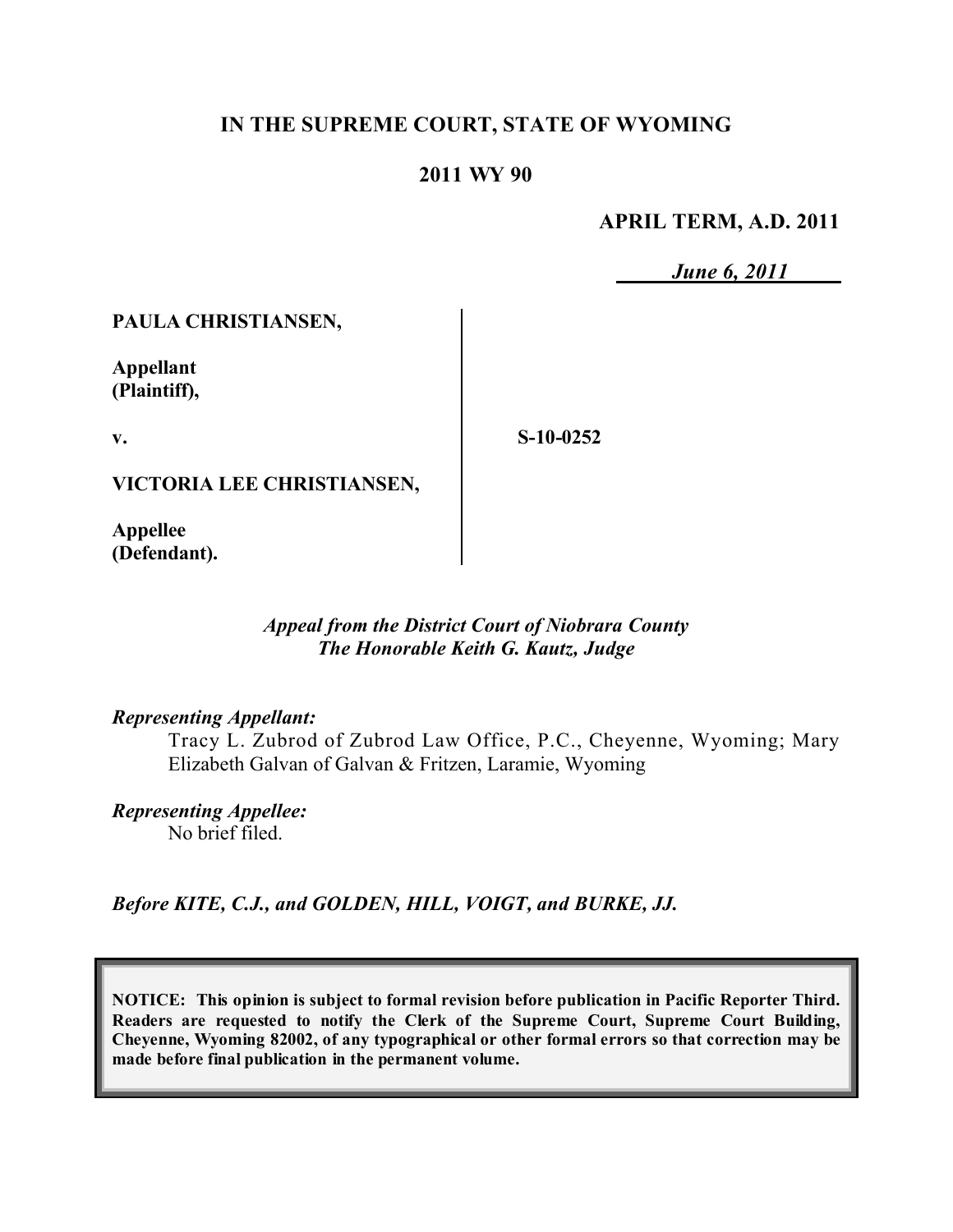# **GOLDEN**, Justice.

 $\overline{a}$ 

[¶1] Paula Christiansen and Victoria Lee Christiansen are both residents of Wyoming. They were legally married in Canada in 2008. Paula Christiansen filed an action for divorce in Wyoming in February 2010. The district court determined it did not have subject-matter jurisdiction to entertain an action to dissolve a same-sex marriage. Accordingly, the district court dismissed the action. We reverse and remand for the reinstatement of the divorce proceeding.

## **ISSUE**

[¶2] The narrow issue in this appeal is whether a Wyoming district court has subjectmatter jurisdiction to entertain a divorce action to dissolve a same-sex marriage lawfully performed in Canada.<sup>1</sup>

## **DISCUSSION**

[¶3] The facts are simple. Paula and Victoria were validly married in Canada and seek a divorce in Wyoming, where they reside. The district court, after engaging in a review of the pertinent statutes, dismissed the action for lack of subject-matter jurisdiction. The district court reasoned that "the jurisdictional grant to dissolve marriages is premised on the definition of marriage." Since Wyo. Stat. Ann. § 20-1-101 (LexisNexis 2009) defines a marriage, in pertinent part, as "a civil contract between a male and a female person," the district court determined "the Wyoming Statutes do not grant the Court jurisdiction to dissolve a same-sex marriage."

[¶4] We disagree with the district court's conclusion. First, we emphasize that the issue before this Court is limited to whether a district court has subject-matter jurisdiction to dissolve a same-sex marriage validly solemnized in Canada. Subject-matter jurisdiction refers to the power of a court to hear and determine cases of the general class to which the proceedings in question belong. *Granite Springs Retreat Ass'n, Inc. v. Manning*, 2006 WY 60, ¶ 5, 133 P.3d 1005, 1009 (Wyo. 2006). Subject-matter jurisdiction is essential to the exercise of judicial power. *Id*. at 1009-10. If a court does not have subject-matter jurisdiction, it lacks any authority to proceed. *State Farm Mut. Auto. Ins. Co. v. Kunz*, 2008 WY 71, ¶ 6, 186 P.3d 378, 380 (Wyo. 2008). The existence of subject-matter jurisdiction involves a question of law, and our review is de novo. *Brown v. City of Casper,* 2011 WY 35, ¶ 8, 248 P.3d 1136, 1139 (Wyo. 2011).

 $1$  Our analysis is expressly limited to the issue before us. Nothing in this opinion should be taken as applying to the recognition of same-sex marriages legally solemnized in a foreign jurisdiction in any context other than divorce. The question of recognition of such same-sex marriages for any other reason, being not properly before us, is left for another day.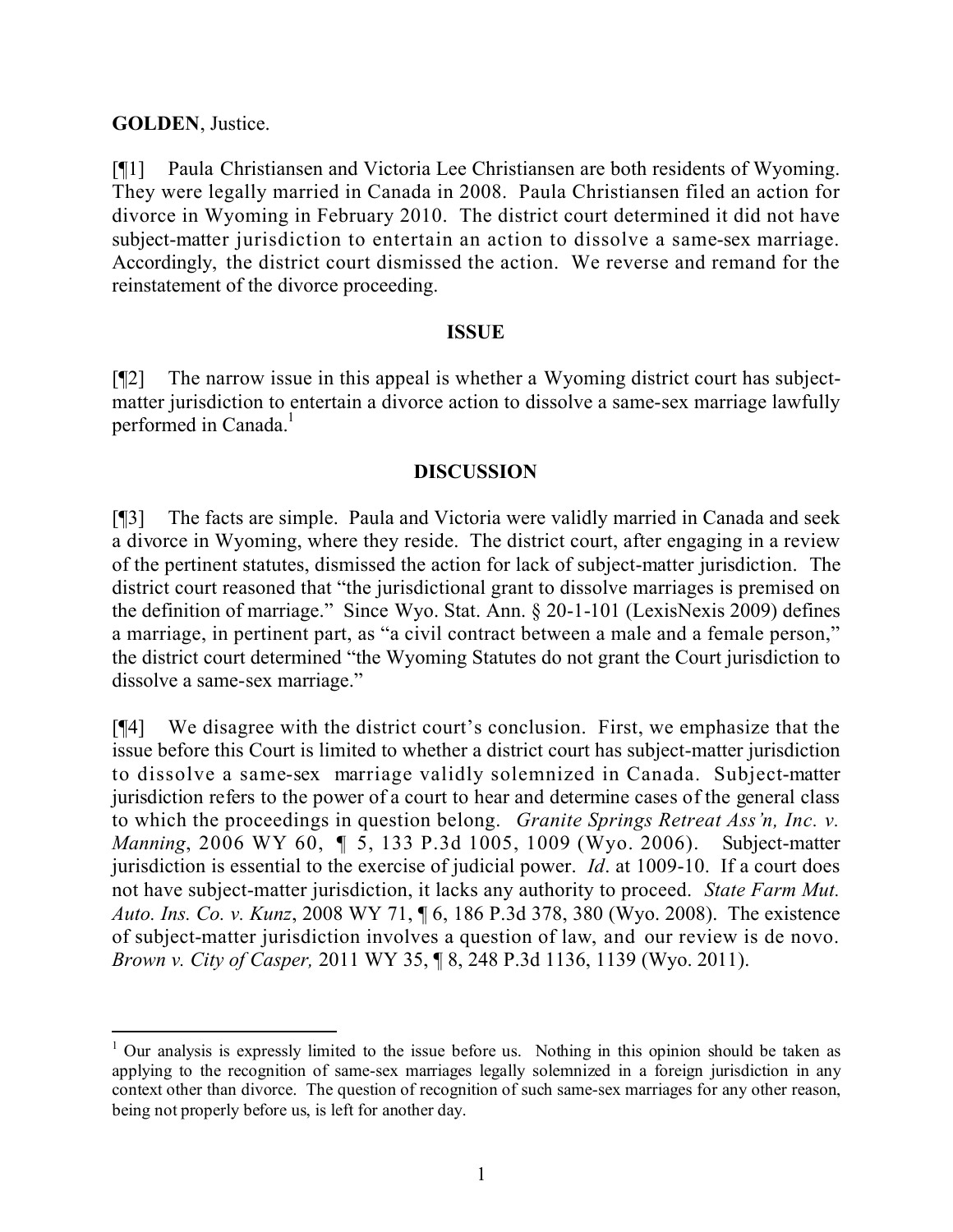[¶5] In determining whether the district court has subject-matter jurisdiction in this case, we begin by noting that district courts are endowed with broad subject-matter jurisdiction. District courts in Wyoming are courts of superior and general jurisdiction. *Urbach v. Urbach*, 52 Wyo. 207, 224, 73 P.2d 953, 960 (1937). They derive their judicial powers from the Wyoming Constitution:

> The judicial power of the state shall be vested in the senate, sitting as a court of impeachment, in a supreme court, district courts, and such subordinate courts as the legislature may, by general law, establish and ordain from time to time.

Wyo. Const. art. 5, § 1. They have original jurisdiction over all cases, excepting only cases placed within the exclusive jurisdiction of another court:

> The district court shall have original jurisdiction of all causes both at law and in equity and in all criminal cases, of all matters of probate and insolvency and of such special cases and proceedings as are not otherwise provided for. The district court shall also have original jurisdiction in all cases and of all proceedings in which jurisdiction shall not have been by law vested exclusively in some other court[.]

*Id.*, art. 5, § 10. Specific to this appeal, Wyo. Stat. Ann. § 20-2-104 (LexisNexis 2009) expressly places subject-matter jurisdiction to entertain divorce proceedings with the district courts:

> A divorce may be decreed by the district court of the county in which either party resides on the complaint of the aggrieved party on the grounds of irreconcilable differences in the marital relationship.

Thus, we start this discussion with the knowledge that the district court in this case has subject-matter jurisdiction to entertain the instant divorce proceeding unless a contrary showing is made.

[¶6] The pivotal question is whether the fact that this is a same-sex couple strips the district court of the subject-matter jurisdiction it would otherwise enjoy to entertain a divorce proceeding. The district court found dispositive § 20-1-101, defining marriage as a contract between a man and a woman. Since a same-sex couple is incapable of entering into a marriage as defined by § 20-1-101, the district court reasoned there was no marriage to dissolve.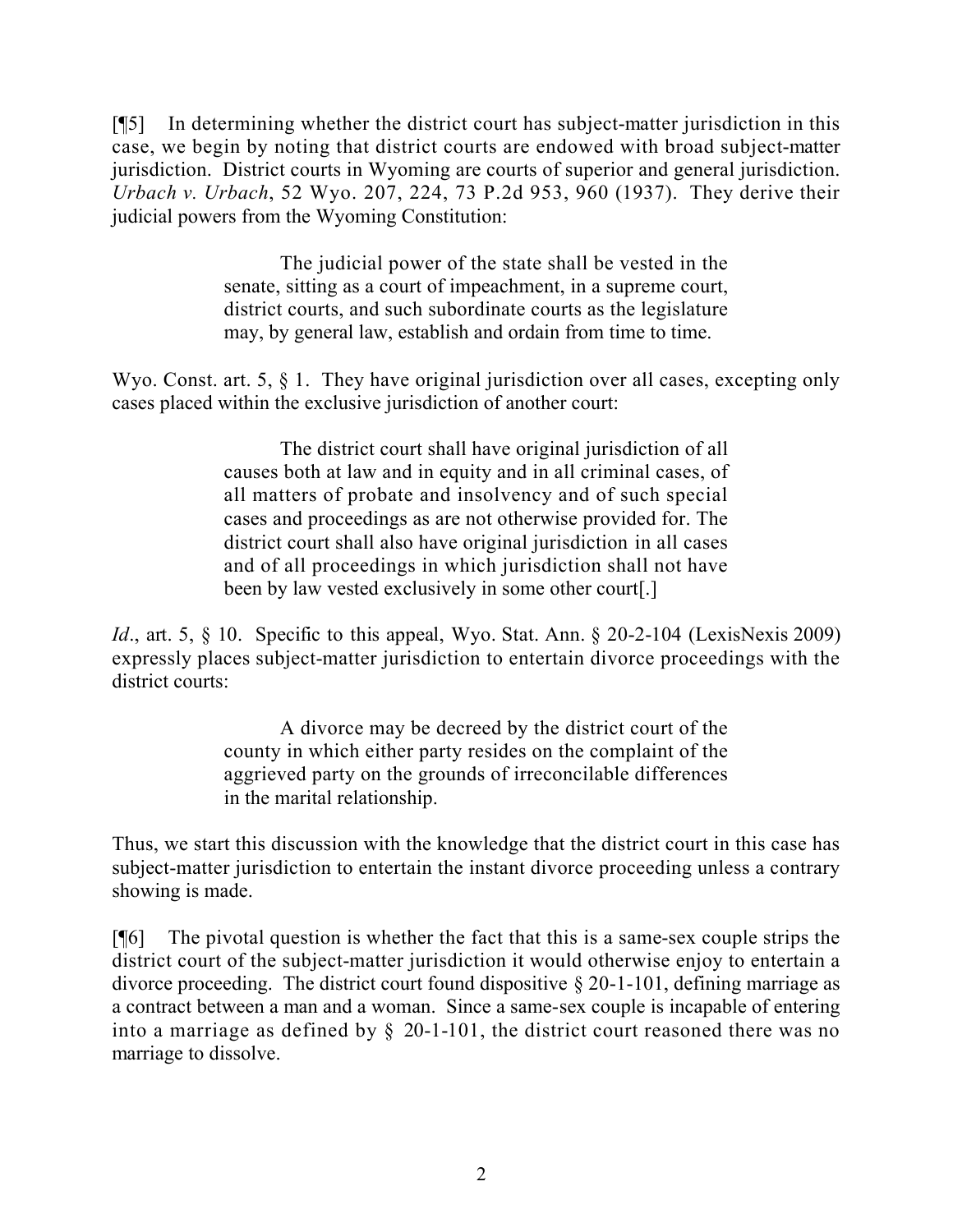[¶7] In doing so, the district court did not give proper respect to Wyo. Stat. Ann. § 20- 1-111 (LexisNexis 2009), which provides that "[a]ll marriage contracts which are valid by the laws of the country in which contracted are valid in this state." Obviously, the district court's determination that, despite a valid Canadian marriage, no valid marriage exists under Wyoming law, runs afoul of this statute. The district court's ruling thus creates a conflict between § 20-1-101 and § 20-1-111. We do not agree that such a conflict exists in the context of a divorce proceeding.

[¶8] When faced with statutes that appear to conflict, this Court first attempts "to harmonize them so as to give full effect to each." *Jessen v. Burry*, 13 P.3d 1118, 1120 (Wyo. 2000). This Court must not give a statute a meaning that will nullify its operation if it is susceptible of another construction. *Billis v. State*, 800 P.2d 401, 413 (Wyo. 1990). In ascertaining the meaning of a given law, all statutes relating to the same subject or having the same general purpose must be considered and construed in harmony. *Mtn. Cement Co. v. South of Laramie Water & Sewer Dist*., 2011 WY 81, ¶ 13, 255 P.3d 881, 885 (Wyo. 2011); *Loberg v. Wyo. Workers' Safety & Comp. Div*., 2004 WY 48, ¶ 5, 88 P.3d 1045, 1048 (Wyo. 2004); *Board of Cty. Comm'rs of Teton Cty. v. Crow*, 2003 WY 40, ¶ 40, 65 P.3d 720, 733 (Wyo. 2003); *Shumway v. Worthey*, 2001 WY 130, ¶ 8, 37 P.3d 361, 365 (Wyo. 2001).

[¶9] We find § 20-1-101 and § 20-1-111, both relating to the creation of marriage, can coexist in harmony in the context of the instant divorce proceeding. Section 20-1-101 prevents a same-sex couple from entering into a marital contract in Wyoming. It does not speak to recognition of a same-sex marriage validly entered into in Canada. Section 20- 1-111, on the other hand, expressly allows for the recognition of a valid Canadian marriage in Wyoming. On their face, the two sections treat different situations and as such do not conflict.

[ $[$ [10] We recognize that the rule set out in § 20-1-111 is not absolute. "As has been the law of this state since 1876, marriages outside the state which are valid therein are valid in this state. § 20-1-111, W.S.1977. This statutory rule has been said to be merely declaratory of the rule at common law . . . ." *Bowers v. Wyoming State Treasurer*, 593 P.2d 182, 184 (Wyo. 1979) (citing *Hoagland v. Hoagland*, 27 Wyo. 178, 193 P. 843 (1920)). Under common law, this rule of validation, otherwise known as the rule of *lex* loci celebrationis,<sup>2</sup> is subject to "certain recognized exceptions, namely, marriages which are deemed contrary to the law of nature as generally recognized in Christian countries, such as polygamous and incestuous marriages, and those which the legislature of the state has declared shall not be allowed any validity, because contrary to the policy of its laws." *Hoagland*, 27 Wyo. at 180-81, 193 P. at 843-44 (Wyo. 1920).

<sup>&</sup>lt;sup>2</sup> "The law of the place where a contract, esp. of marriage, is made." Black's Law Dictionary 995 (9<sup>th</sup> ed. 2009).